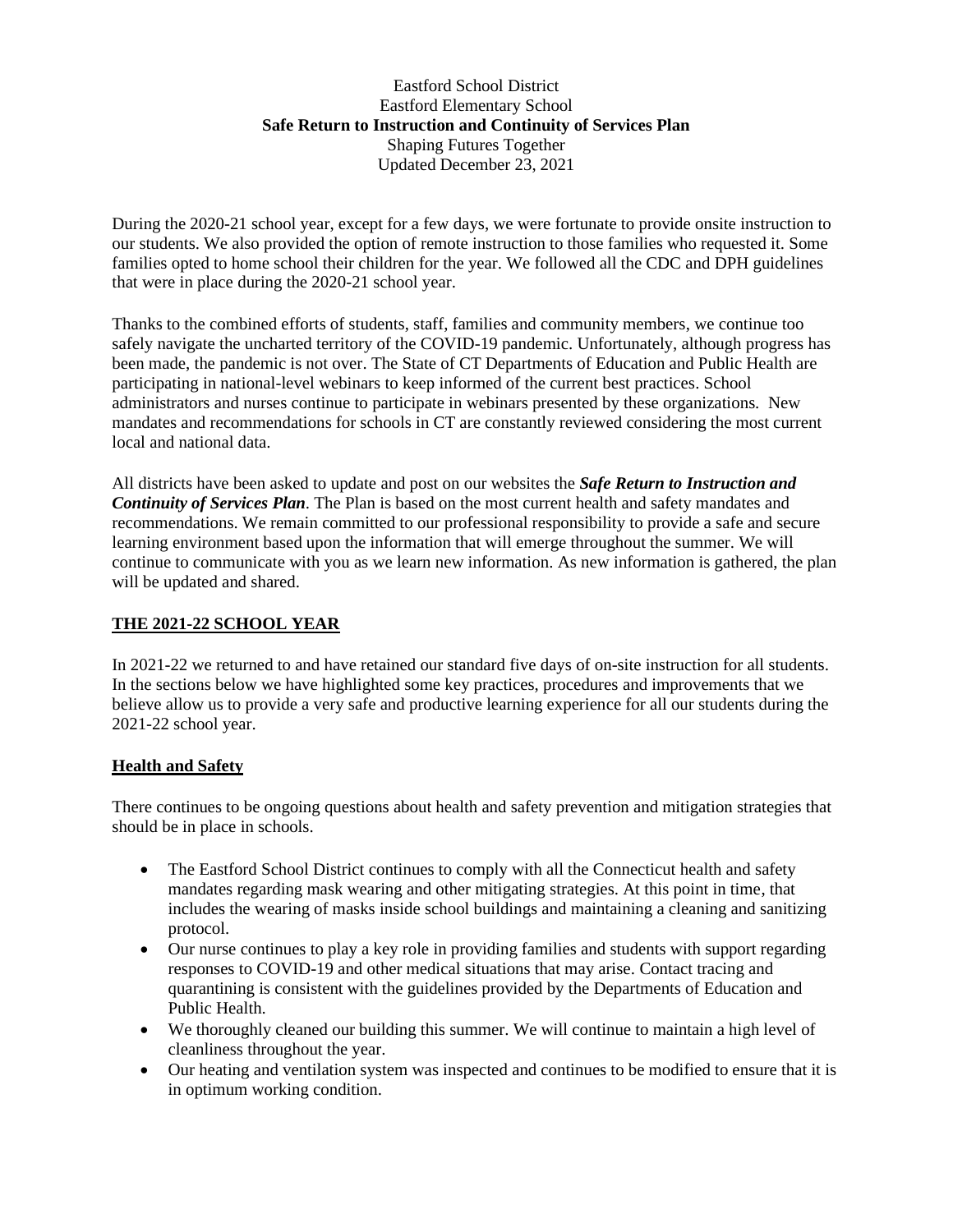# **Family Engagement and Support**

The *Safe Return to Instruction and Continuity of Services Plan* is posted on our website and was distributed to families.

- We review and update our plan in response to new and changing mandates and notify families of such changes.
- We continue to use newsletters and the school website to keep families informed of important school events.
- We continue to respond to concerns/questions from families regarding mitigating practices and confidential health concerns. We will do our best to respond to questions and concerns within 24- 48 hours.
- We continue to provide student/family support programs throughout the year. All families will receive notice of these family involvement programs. If needed, special meetings will be held on a group or individual basis.

#### **Social/Emotional/Learning Support**

We have increased our efforts to provide a positive and supportive environment that addresses the social and emotional needs of staff, students and their families.

- We have increased our counselor's time to provide additional social and emotional support and programming to students and families.
- All students will continue to receive targeted instruction that helps them to develop the social and emotional skills needed to become successful learners and community citizens.
- Middle School students have opportunities to participate in Student Advisory Groups.
- All teachers facilitate class meetings that foster the sense of belongingness and responsibility to the classroom and school communities.
- Professional development opportunities will continue to be provided to all staff to assist them in responding to school-wide social-emotional needs.

#### **Response to Student Learning Needs**

The following initiatives support our goal of a more personalized approach to learning that increases access to learning and addresses the specific learning needs of all students:

- Summer enrichment programs
- After school support
- Student Advisory Groups
- Equitable access to technology/internet
- Multi-Tiered Systems of Support: intervention and enrichment
- Scheduled Data Team Meetings to assess progress
- Baseline and ongoing formative assessments

#### **Curriculum Development**

Last year our staff worked together to develop the Portrait of the Eastford Learner. This Portrait is our combined vision of what we believe are the important traits of a successful lifetime learner. This learner will possess the Habits of Success to be a Global Citizen, Creative Problem Solver, Effective Collaborator and Effective Communicator. It is our goal to support the development of these traits in all our students. With this vision in mind, our administration and staff, with the support of highly qualified consultants, are targeting their efforts on the following curriculum areas: